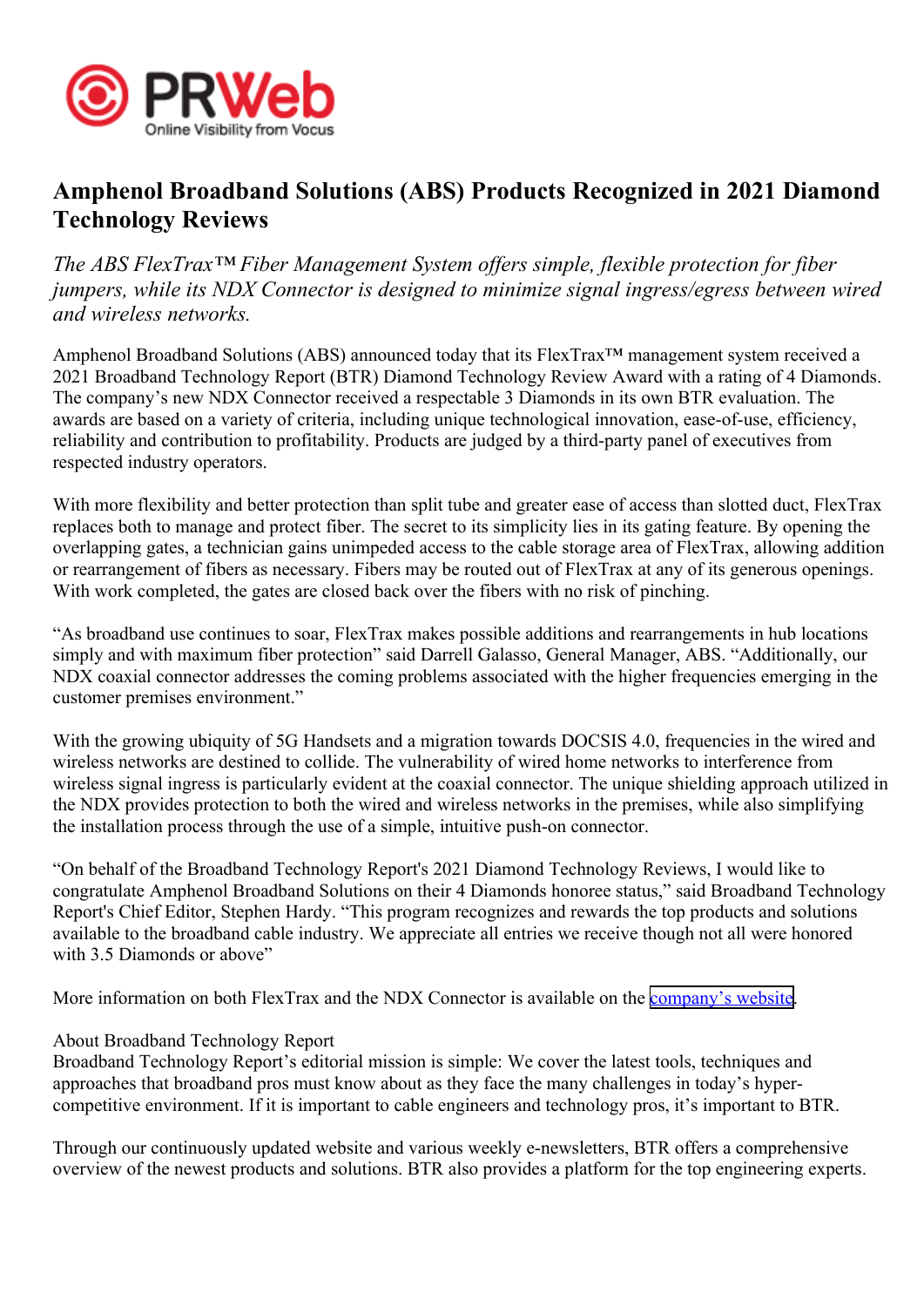

These pros use that platform to presen<sup>t</sup> invaluable commentary on network reliability, adaptive bitrate streaming, fleet management, cellular back haul, commercial services and <sup>a</sup> long list of other issues that, cumulatively, spell success or failure for operators

Our Diamond Technology Reviews is the industry's most prestigious product review program. This recognition program is <sup>a</sup> much-coveted platform for entrants and judges alike. Vendors submit applications and have their products, software or solutions reviewed by an independent and elite team of technical experts. The reviews are announced in the fall and will be showcased prominently throughout SCTE's Cable-Tec Virtual Experience. [www.broadbandtechreport.com](https://www.broadbandtechreport.com)

About Amphenol Broadband Solutions

Amphenol Broadband Solutions (ABS) provides innovative technologies to the world's Broadband Service Providers. Providing optical equipment, coaxial cable, wireless gear, premises hardware and more, Amphenol is uniquely positioned to provide network solutions from head-end to premises across the entire spectrum of broadband network topologies; wireless, copper, fiber and satellite. ABS – providing everything you need to complete your world-class broadband network. www.amp[henolbroadband.com](https://www.amphenolbroadband.com)

# # #